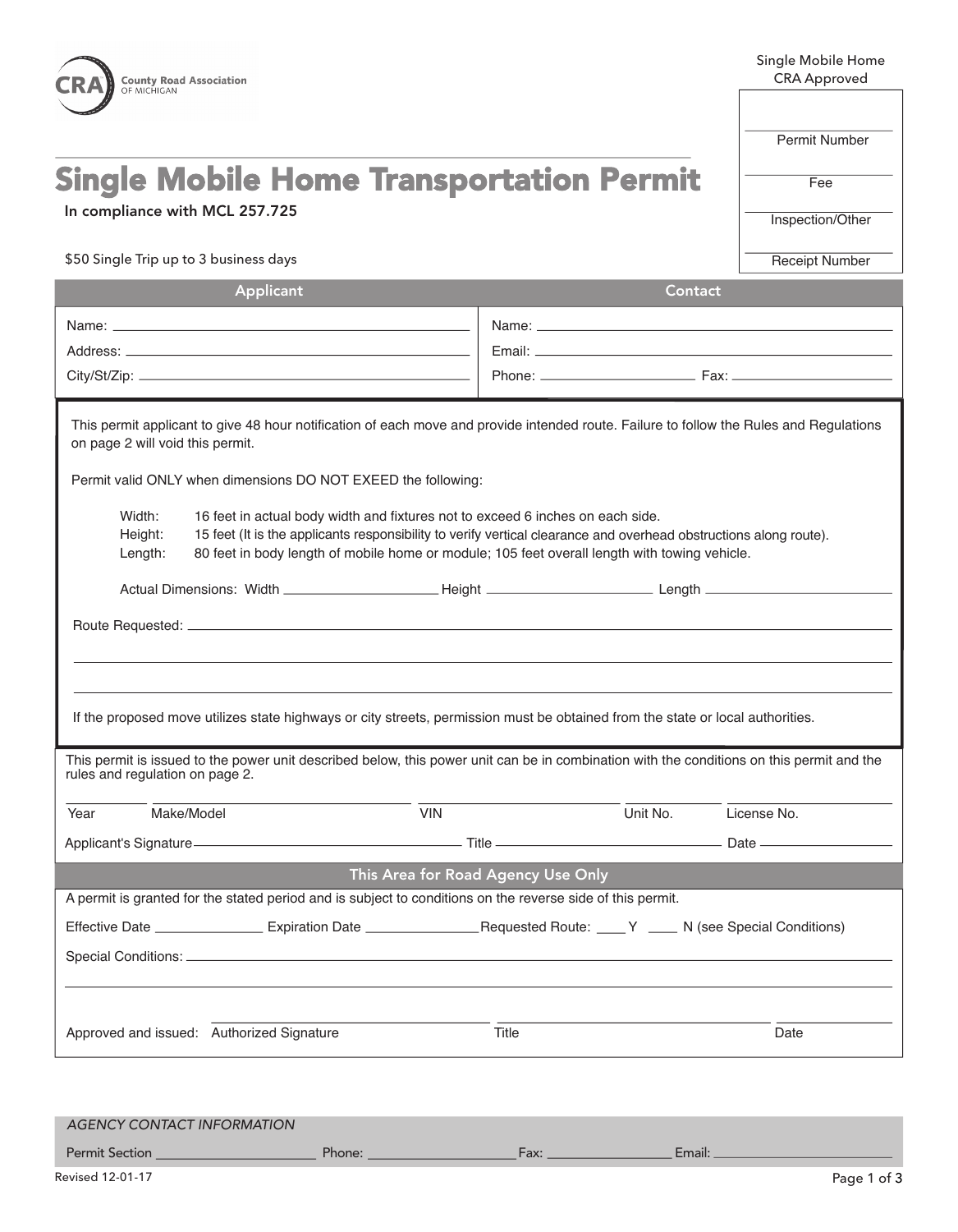## **RULES AND REGULATIONS**

- 1) Permits are automatically invalidated by the violation of any of the conditions specified by the terms of the permit or false information given on the application. Failure to comply with the conditions of this permit shall be just cause for the immediate suspension or revocation of any or all permits and the operator and/or owner of the vehicle subject to appropriate legal action.
- 2) Oversize permits are issued for daylight hours only, Monday through Friday. Permits are not valid from 12 noon on the day preceding and continuing until daylight of the 1st day after the holidays here listed: New Year's Day, Memorial Day, Fourth of July, Labor Day, Thanksgiving Day, Christmas, except with the approval of the Permits Department when emergency repair movements are necessary in the best interest of public safety and welfare. Permit valid only if favorable driving and traffic provisions prevail.
- 3) The movement shall not impede other traffic in an unreasonable manner and at no time shall traffic be blocked from use of the highway. Vehicles and loads shall not be parked loaded or unloaded on the highway at any time.
- 4) Vehicles shall be registered as required by the Michigan vehicle code and will not violate any statute or valid ordinance, rule or regulation by any state agency or sub-division of the state. Vehicles are to comply with all statutory provisions as to other permits, licensing, motor vehicle equipment and operation.
- 5) The driver of the vehicle shall carry copies of this permit and rules in the vehicle to which it applies and shall have these documents available for inspection by any police officer, motor carrier officer or Road Agency employee or duly authorized road agency agent.
- 6) Applicant shall be responsible for any damage caused to wires, mailboxes, trees, buildings or the road, including the structures and appurtenances, and shall reimburse the appropriate parties for any damage caused by the moving of said vehicle or load. The applicant shall assure that the road agency is held harmless of any claim arising out of or related to the moving of said vehicle, load or its presence on or use of the highway by said vehicle and load. The applicant agrees to reimburse the agency for any damage resulting from disregard of this permit.
- 7) Permits are not valid if insurance expires. Applicant to present evidence that at least the following insurance coverage shall be in full force and effect on each vehicle while operating on the public highways under special permit:

| Bodily Injury liability - each person     | \$500,000.00              |
|-------------------------------------------|---------------------------|
| Bodily Injury liability - each accident   | \$1,000,000.00            |
| Property Damage liability - each accident | \$1,000,000.00            |
| Single Limit Policy                       | \$1,000,000.00            |
| <b>Worker's Compensation</b>              | <b>Statutory Coverage</b> |
|                                           |                           |

- 8) Permits will be issued only for vehicles owned by the applicant or operated under a bona fide lease or rental agreement. The applicant may be required to deposit a reasonable inspection fee and to furnish a good and sufficient cash bond to cover any damage that might occur to roads, bridges, or highway structures, by the movement of vehicles and objects under the proposed permit.
- 9) Permits will not be issued for oversize or overweight vehicles or loads which can be readily dismantled, reduced or otherwise rearranged to come within the legal limits. Permits will in no way supersede posted axle loading limits on any bridge or highway. The applicant agrees to reimburse the Road Commission for any damage resulting from disregard of such postings.
- 10) The equipment shall be loaded on the vehicle in such a manner to reduce to a minimum the excess over statutory size or weight limitations and the least width or length dimensions becomes the width of the load. The Applicant shall verify the route is clear of overhead obstructions prior to any movements. Striking or damage to any structure or facility will be perceived to be noncompliance with this section and will result in termination of this permit.
- 11) The Road Commission may temporarily suspend or revoke a Single Mobile Home Permit, either in its entirety or in respect to certain of its provisions, due to seasonal conditions, other special conditions or if it is in the interest of the public's safety.
- 12) The vehicle shall not be loaded or unloaded within the outer shoulder limits of any county road unless permitted by an officer or the Road Commission.

## AGENCY CONTACT INFORMATION

Permit Section **Example 2018** Phone: **Phone: Fax: Email:** Email: Email: